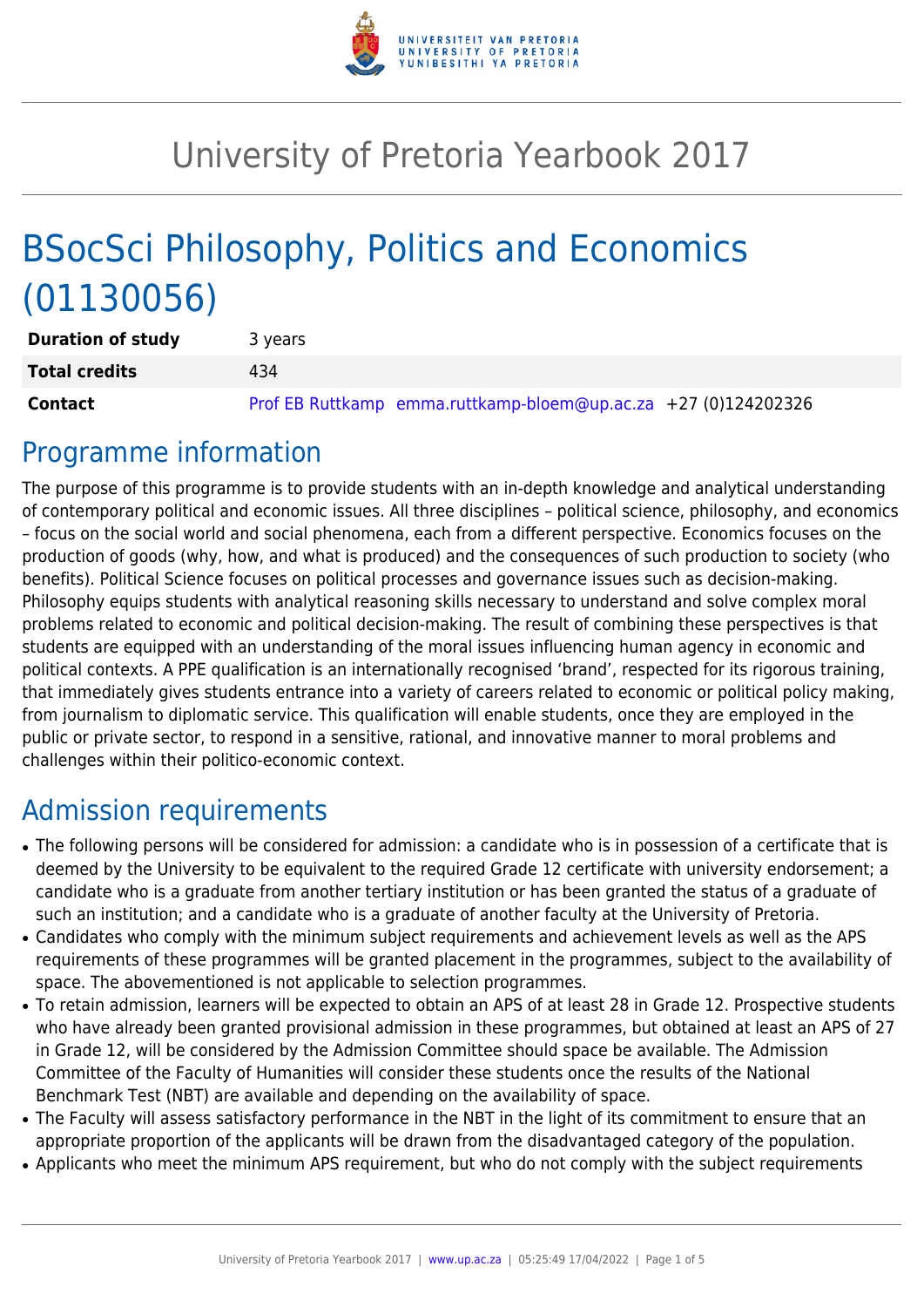

must write the NBT.

• Life Orientation is excluded when calculating the APS.

| Minimum requirements |  |                                                                 |             |  |  |  |     |  |  |  |
|----------------------|--|-----------------------------------------------------------------|-------------|--|--|--|-----|--|--|--|
| Achievement Level    |  |                                                                 |             |  |  |  |     |  |  |  |
| Afrikaans or English |  |                                                                 | Mathematics |  |  |  | APS |  |  |  |
|                      |  | NSC/IEB HIGCSE AS-Level A-Level NSC/IEB HIGCSE AS-Level A-Level |             |  |  |  |     |  |  |  |
|                      |  |                                                                 |             |  |  |  |     |  |  |  |

### Other programme-specific information

- Elective modules: Yr-level 1: Select any two semester modules (one per semester) from the same discipline on yr-level 1 to the credit value of at least 20 credits (if selected from Economic and Management Sciences) or 24 credits (if selected from Humanities).
- The ALL modules are excluded due to the high AP Score (32) required.
- Students who consider doing an honours degree in Economics should consult the student administration of EMS to determine which additional modules they should include in their study programme in order to meet the entry requirements for BComHons in Economics.
- Students who wish to continue with an honours degree in Economics should have completed STK 210, STK 220 in addition to completing EKN 310 and EKN 320.
- Students should choose ONE of the following two sequences of Economics modules: EKN 214/234 or EKN 224/244.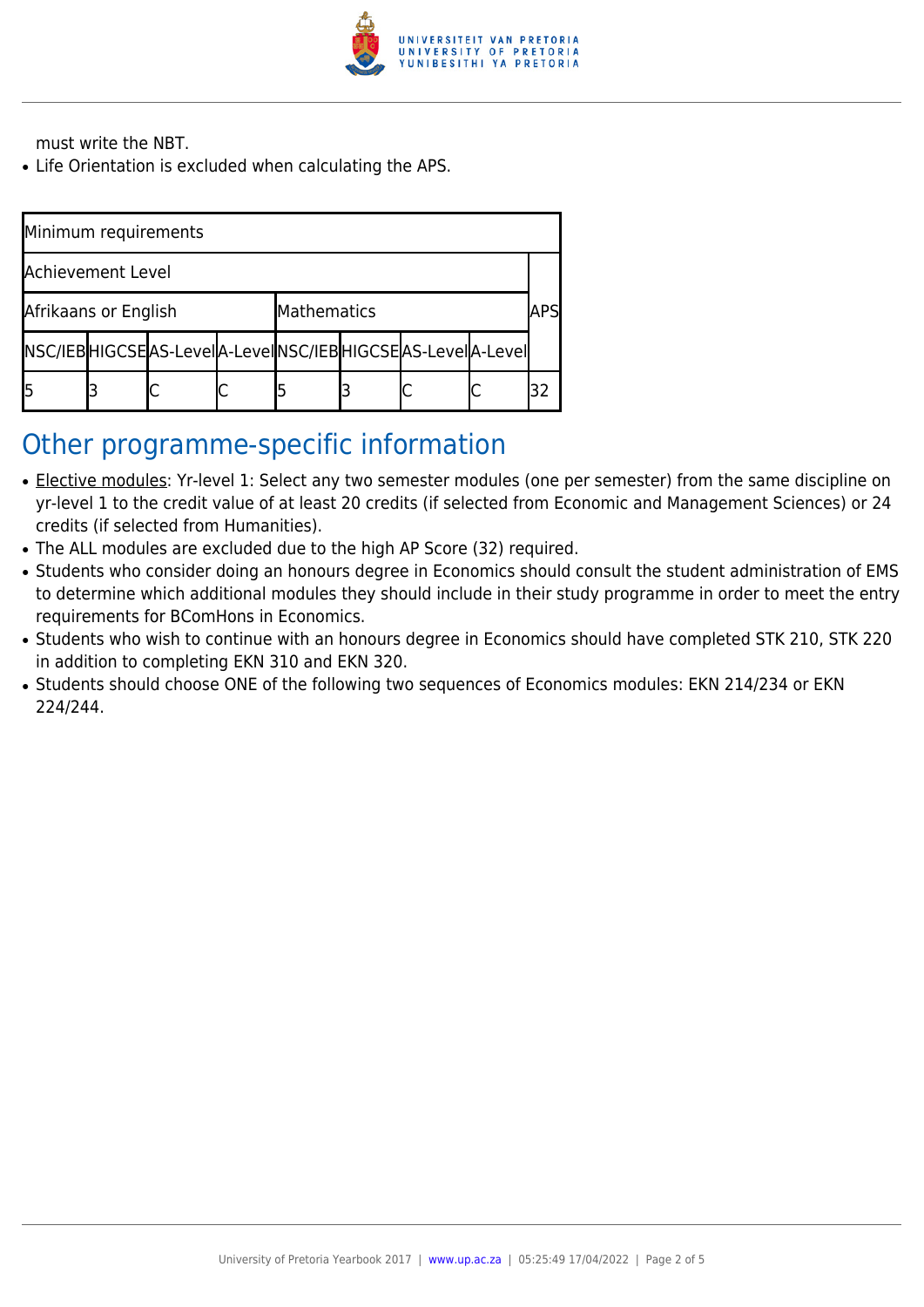

## Curriculum: Year 1

#### **Minimum credits: 120**

**Elective modules: Year 1. Select any two semester modules (one per semester) from the same discipline at yr- level 1 to the credit value of at least 20 credits (if selected from Economic and Management Sciences) or 24 credits (if selected from Humanities)**

### **Fundamental modules**

[Academic information management 101](https://www.up.ac.za/parents/yearbooks/2017/modules/view/AIM 101) (AIM 101) - Credits: 6.00 [Academic information management 111](https://www.up.ac.za/parents/yearbooks/2017/modules/view/AIM 111) (AIM 111) - Credits: 4.00 [Academic information management 121](https://www.up.ac.za/parents/yearbooks/2017/modules/view/AIM 121) (AIM 121) - Credits: 4.00 [Academic orientation 101](https://www.up.ac.za/parents/yearbooks/2017/modules/view/UPO 101) (UPO 101) - Credits: 0.00

### **Core modules**

[Economics 110](https://www.up.ac.za/parents/yearbooks/2017/modules/view/EKN 110) (EKN 110) - Credits: 10.00 [Economics 120](https://www.up.ac.za/parents/yearbooks/2017/modules/view/EKN 120) (EKN 120) - Credits: 10.00 [Philosophy 110](https://www.up.ac.za/parents/yearbooks/2017/modules/view/FIL 110) (FIL 110) - Credits: 12.00 [Philosophy 120](https://www.up.ac.za/parents/yearbooks/2017/modules/view/FIL 120) (FIL 120) - Credits: 12.00 [Statistics 110](https://www.up.ac.za/parents/yearbooks/2017/modules/view/STK 110) (STK 110) - Credits: 13.00 [Statistics 120](https://www.up.ac.za/parents/yearbooks/2017/modules/view/STK 120) (STK 120) - Credits: 13.00 [Politics 101](https://www.up.ac.za/parents/yearbooks/2017/modules/view/PTO 101) (PTO 101) - Credits: 24.00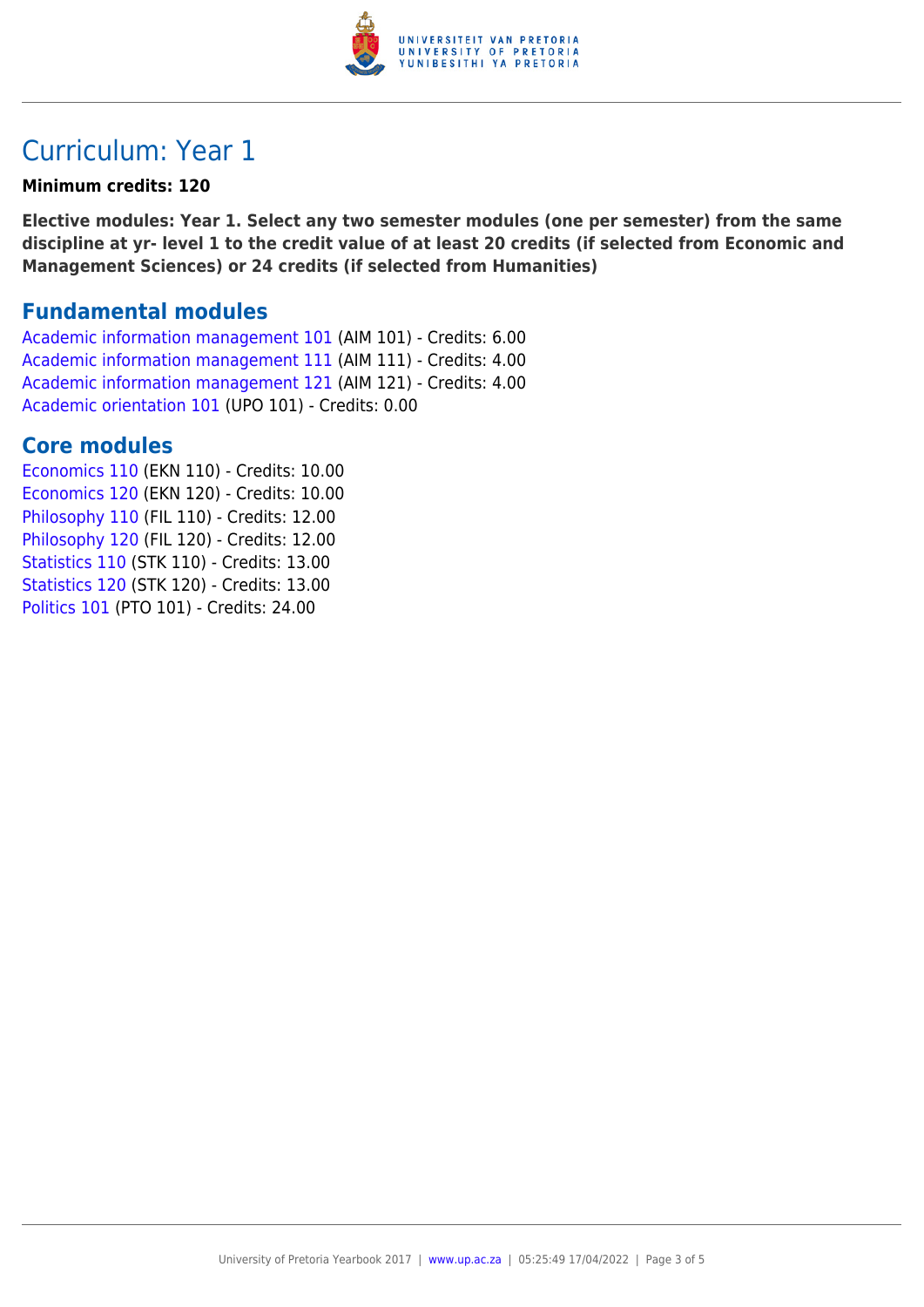

## Curriculum: Year 2

#### **Minimum credits: 152**

**Students should choose ONE of the following two sequences of Economics modules in Year 2: EKN 214/234 or EKN 224/244 Students should choose ONE of the following two sequences of Political Sciences modules in Year 2: IPL 210/220 or STL 210/220.**

**Core modules**

[Economics 214](https://www.up.ac.za/parents/yearbooks/2017/modules/view/EKN 214) (EKN 214) - Credits: 16.00 [Economics 224](https://www.up.ac.za/parents/yearbooks/2017/modules/view/EKN 224) (EKN 224) - Credits: 16.00 [Philosophy 210](https://www.up.ac.za/parents/yearbooks/2017/modules/view/FIL 210) (FIL 210) - Credits: 20.00 [Philosophy 220](https://www.up.ac.za/parents/yearbooks/2017/modules/view/FIL 220) (FIL 220) - Credits: 20.00 [International relations 210](https://www.up.ac.za/parents/yearbooks/2017/modules/view/IPL 210) (IPL 210) - Credits: 20.00 [International relations 220](https://www.up.ac.za/parents/yearbooks/2017/modules/view/IPL 220) (IPL 220) - Credits: 20.00 [Statistics 210](https://www.up.ac.za/parents/yearbooks/2017/modules/view/STK 210) (STK 210) - Credits: 20.00 [Statistics 220](https://www.up.ac.za/parents/yearbooks/2017/modules/view/STK 220) (STK 220) - Credits: 20.00 [Political science 210](https://www.up.ac.za/parents/yearbooks/2017/modules/view/STL 210) (STL 210) - Credits: 20.00 [Political science 220](https://www.up.ac.za/parents/yearbooks/2017/modules/view/STL 220) (STL 220) - Credits: 20.00 [Economics 234](https://www.up.ac.za/parents/yearbooks/2017/modules/view/EKN 234) (EKN 234) - Credits: 16.00 [Economics 244](https://www.up.ac.za/parents/yearbooks/2017/modules/view/EKN 244) (EKN 244) - Credits: 16.00